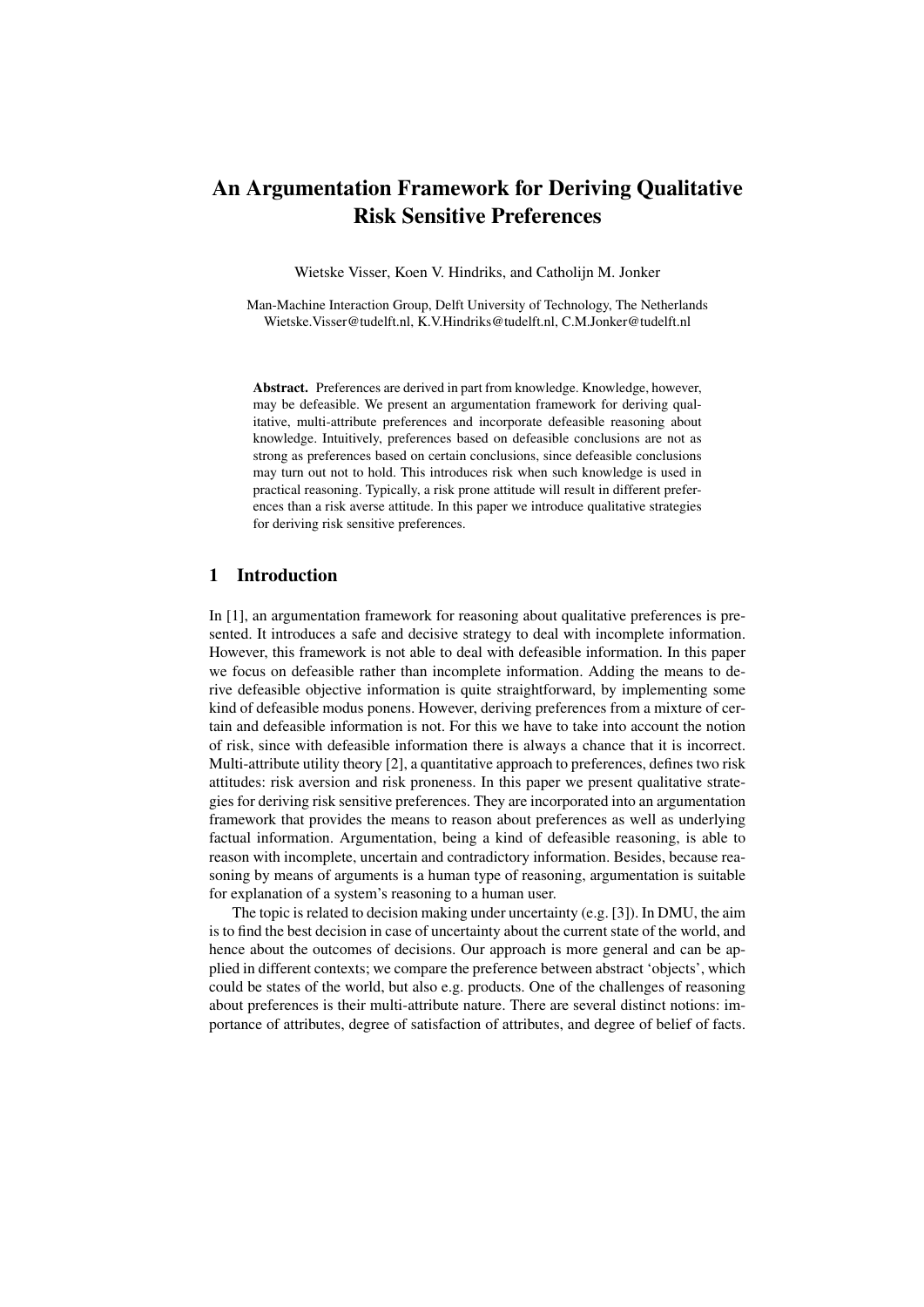In some approaches, these measures are assumed to be commensurate, others (including this paper) suppose non-commensurability. We focus on the case where it is not completely certain which attributes the objects have (there are different degrees of belief), combined with relative importance of attributes. We leave the degree of satisfaction of attributes for future work. [4] present several multi-attribute preference ordering rules, but do not take uncertainty into account. [5] present a qualitative model for decision making with plausibility measures of input situations, but they treat plausible and likely beliefs equally. [6] present an argument-based approach to multi-attribute preferences that does take degree of belief into account, but it is a two-step process in which argumentation is used only for epistemic reasoning. In our approach, we combine reasoning about preferences and knowledge in a single argumentation framework.

In Section 2, we briefly introduce qualititive multi-attribute preferences, and discuss defeasible reasoning and its relation to risk. Section 3 presents a generic framework that provides the means to take the risk introduced by defeasible knowledge into account and introduces qualitative risk-sensitive preferences. Section 4 presents concrete, qualitative preference strategies that provide different ways for handling the risk introduced by reasoning based on defeasible knowledge. Section 5 concludes the paper.

# 2 Background

*Qualitative multi-attribute preferences* Qualitative multi-attribute preferences over objects are based on a set of relevant attributes, which are ranked according to their importance. Without loss of generality, we only consider binary (Boolean) attributes (cf. [7]) and assume that the presence of an attribute is preferred over its absence. The importance ranking of attributes is defined by a total preorder (a total, reflexive and transitive relation)  $\succeq$ . The relation  $\succeq$  yields a stratification of the set of attributes into importance levels. Each importance level consists of attributes that are deemed equally important. Together with factual information about which objects have which attributes, the attribute ranking forms the basis on which various object preference orderings can be defined. One of the most well-known preference orderings is the lexicographic ordering, which we will use here. In [8] it was concluded from experiments that among several qualitative approaches to order options based on their positive and negative aspects, cardinality-based approaches such as the lexicographic ordering best predict the actual choices made by humans. The lexicographic preference ordering first considers the highest importance level. If some object has more attributes on that level than another, the first is preferred. If both objects have the same number of attributes on this level, the next importance level is considered, and so on. Two objects are equally preferred if they have the same number of attributes on every importance level. The argumentation framework of [1] models the lexicographic ordering. In this paper we extend that framework to incorporate defeasible knowledge.

*Defeasible knowledge* Defeasible knowledge is not known for a fact, but derived from defeasible rules. Defeasible rules describe what is 'normally' the case. Using this kind of rules can add some information to an incomplete knowledge base. This can be beneficial in situations where a user does not have certain information, and does not have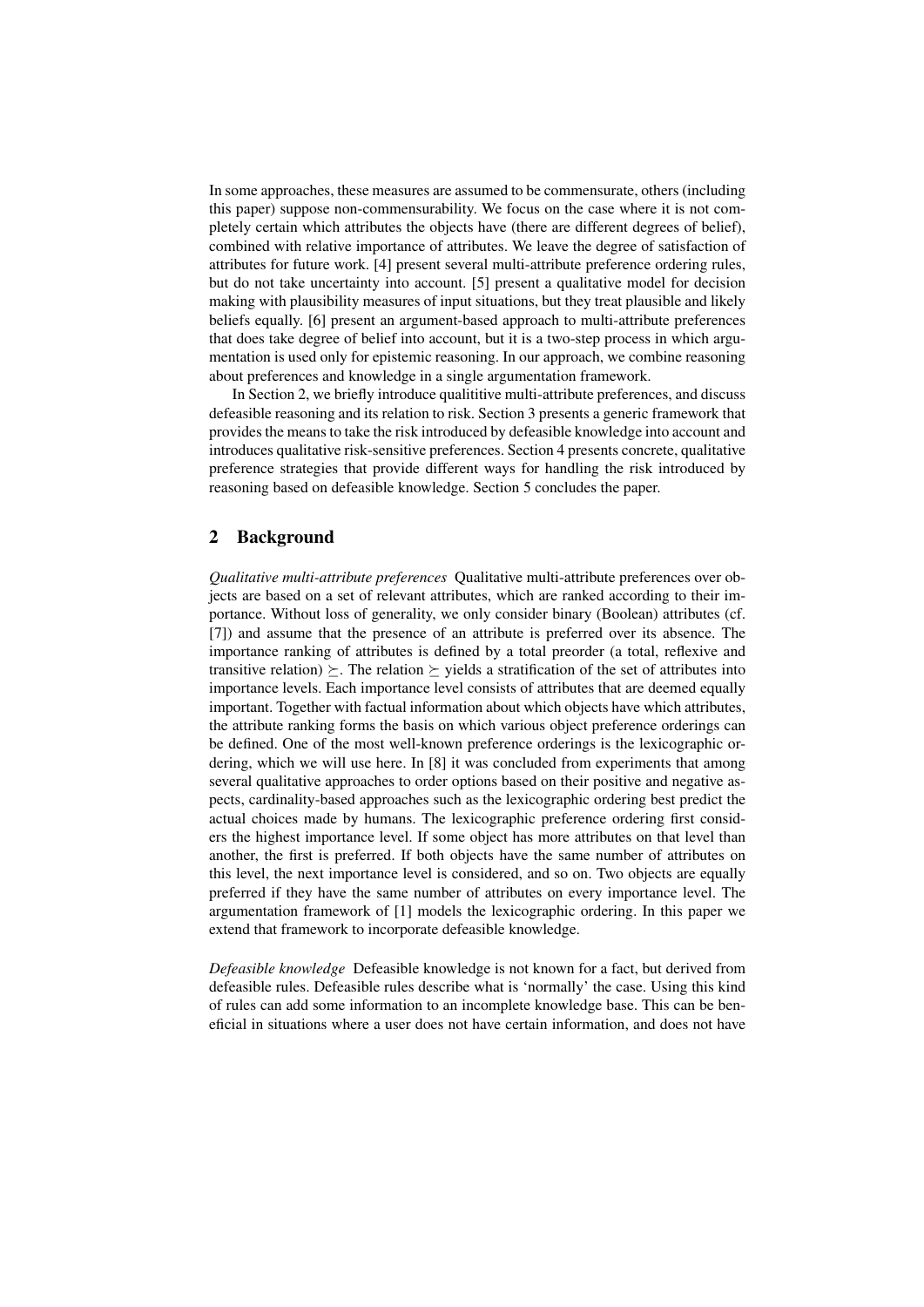the time or resources to verify information. However, defeasibly inferred information is not quite the same as certain information. If we compare two objects based on one desired attribute, and we know for a fact that the first one has this attribute, but we can only defeasibly infer that the second one has it, then we would prefer the first object. This is due to the chance that defeasible information is incorrect. When comparing a single attribute, it is easy to see that a certainly true attribute is preferred over a defeasibly true attribute. It becomes more difficult when we compare multiple attributes. Are three defeasibly true attributes better or worse than two certainly true attributes and one certainly false attribute? This question is related to the notion of risk. The main question of this paper is how we can deal with risk in a qualitative setting. We first look at the way risk is defined in classical quantitative utility theory, and then discuss the risk of reasoning with defeasible knowledge.

*Risk* In classical utility theory [2], the notions of risk aversion and risk proneness are defined in terms of lotteries. In a lottery, there are several possible outcomes or consequences. Each consequence has a certain probability of occurring. A lottery is called nondegenerate if no single consequence has a probability of 1 of occurring. Risk aversion and risk proneness are defined as follows ([2], p. 149, 150): *'A decision maker is risk averse if he prefers the expected consequence of any nondegenerate lottery to that lottery. A decision maker is risk prone if he prefers any nondegenerate lottery to the expected consequence of that lottery.'* In other words, risk aversion means that when faced with a choice between two alternatives that have the same expected outcome, but in one case this outcome is certain, and in the other case there are multiple possible outcomes, we would prefer the certain alternative. A risk-prone person would prefer the uncertain alternative as there is a chance to obtain a better outcome than the expected outcome.

*Defeasible reasoning and risk* When there is only certain information, each attribute is either true or false for a given object. No uncertainty is involved. But when defeasible rules are added, uncertain information is introduced. We introduce four abstract 'certainty levels' (degrees of belief): ✓! denotes that it is known for a fact that an object has an attribute,  $\sqrt{?}$  that it can be defeasibly inferred that an object has an attribute,  $\chi$ ? that it can be defeasibly inferred that an object does not have an attribute, and  $X!$  that it is known for a fact that an object does not have an attribute. Of course there are two other options. First, it can be the case that nothing can be derived about the truth of an attribute for a certain object. This situation is treated in [1] and the current framework can be extended in a similar way as presented there. Second, it can happen that it can both be (defeasibly) derived that an object has an attribute and that it does not, so we have contradictory information. In this case, there will be two rebutting arguments and two preferred extensions (see Section 3).

Essentially, a certainty level represents a probability (*p*) of an attribute being true. In the case of  $\checkmark$ !, this probability is 1; certainly true information is always true. Similarly, the probability is 0 for  $X!$ . For  $\checkmark$ ? and  $X!$ , no exact probability can be given. However, since defeasible information is supposed to be 'normally' true, we may assume that the probability lies between 0.5 and 1 for  $\checkmark$ ? and between 0 and 0.5 for  $\checkmark$ ?. We simplify and assume the same probability holds for all attributes, even though in realistic settings the certainty of defeasible knowledge will differ per attribute.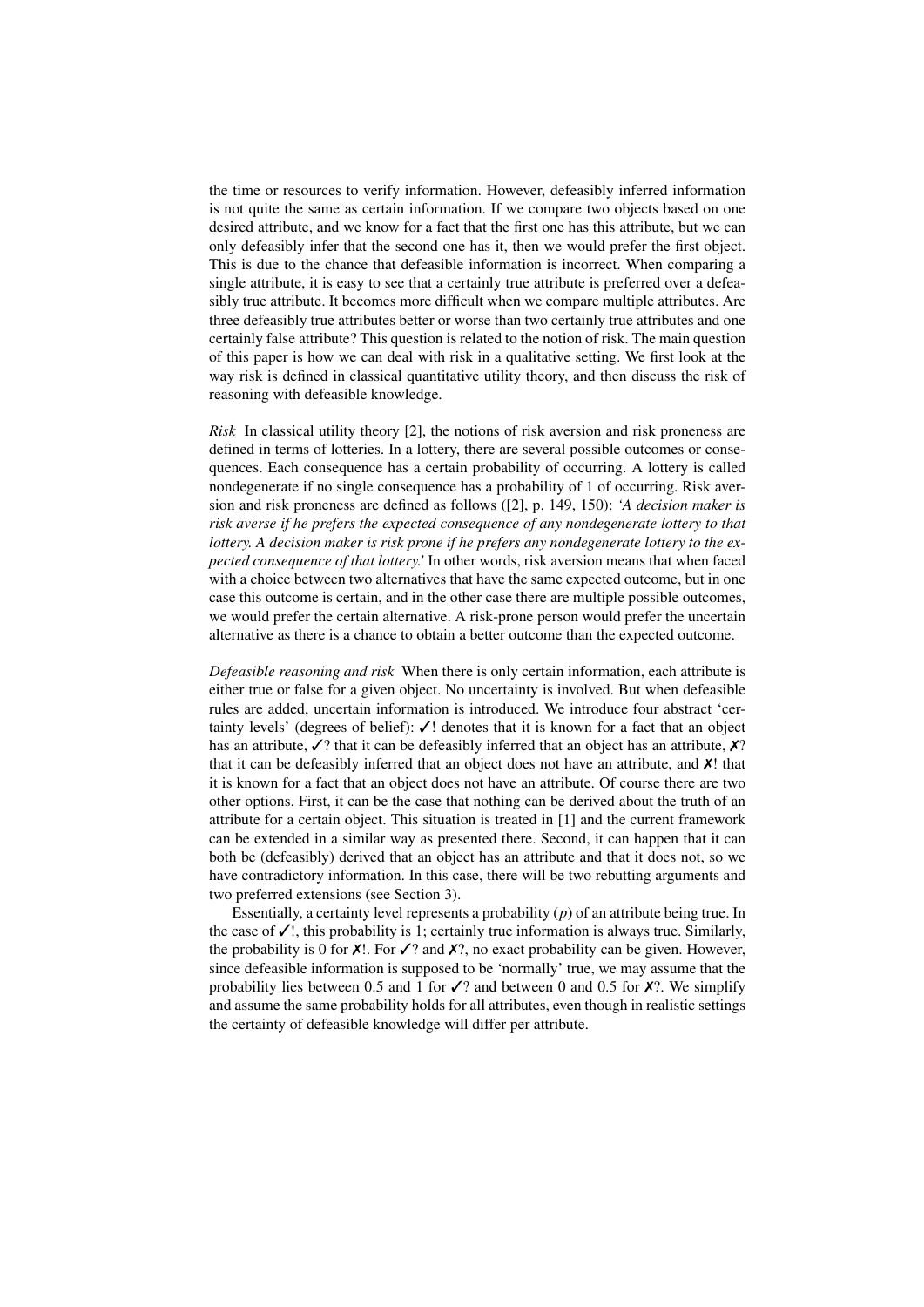Now suppose, for the sake of argument, that we know that  $p(\checkmark{z}) = 0.75$ , i.e. if it can be defeasibly derived that an attribute is true, there is a 75% chance that it is actually true. Suppose we have an object with four such defeasibly true attributes. Then we can expect to have three true attributes and one false one. This is the same if we would have another object with three certainly true attributes and one certainly false one. The only difference is the certainty: we are only certain of this outcome in the latter case, in the former case we might also end up with four or only two true attributes (or even only one or none). Which of the two objects a person prefers depends on his risk attitude. A risk averse person would prefer the certain case, a risk prone person would prefer the object with four defeasibly true attributes. In general, a risk attitude determines how many defeasibly true attributes are equally preferred as a number of certainly true attributes. The higher this number, the more risk averse a person is. The same holds for the relation between the number of defeasibly false attributes and the number of defeasibly true attributes. In Section 4 we will introduce different strategies with different relative valuations of certainty levels. But first we introduce a generic argumentation framework for risk sensitive preferences.

#### 3 A generic framework for risk sensitive preferences

In the lexicographic ordering, objects are compared w.r.t. attributes on a certain importance level. The highest importance level where a preference can be derived determines the overall preference. In the Boolean case, preference within an importance level is determined solely by the number of true attributes of both objects (the number of false attributes can be ignored because it can be computed when the number of true attributes is known). This comparison is relatively easy, since we only have to compare two numbers. In the case of defeasible knowledge, instead of two possible values for an attribute, we have four. Therefore, preference within an importance level is determined by the number of certainly true, defeasibly true and defeasibly false attributes of both objects (like above, the number of certainly false attributes can be ignored). So in this case, we compare two triples of numbers. Such a comparison can be done in different ways, resulting in different strategies. Abstractly, we can say that the triples are compared by a 'beats' relation *B*. If on some importance level object *a* has *n* certainly true, *m* defeasibly true and *r* defeasibly false attributes, object *b* has *n'* certainly true, *m'* defeasibly true and *r'* defeasibly false attributes, and  $\langle n,m,r \rangle >_B \langle n',m',r' \rangle$ , then object *a* is preferred over object *b* on that importance level.

We first introduce a generic argumentation framework that can derive preferences if a relation *B* is given. The argumentation framework we present here builds on the framework introduced in [1]. An abstract argumentation framework (AF) [9] is a pair  $\langle A,\rightarrow\rangle$  where A is a set of arguments, and  $\rightarrow$  a binary defeat relation (informally, a counterargument relation) on A. To define which arguments are justified, we use Dung's [9] preferred semantics.

**Definition 1.** (Preferred semantics) *A* preferred extension *of an AF*  $\langle A, \rightarrow \rangle$  *is a maximal (w.r.t.* ⊂) set  $S \subseteq A$  *such that:*  $\forall A, B \in S : A \nrightarrow B$  *and*  $\forall A \in S : if B \rightarrow A$  *then*  $\exists C \in S : C \rightarrow B$ . An argument is credulously (sceptically) justified *w.r.t.* preferred se*mantics if it is in some (all) preferred extension(s).*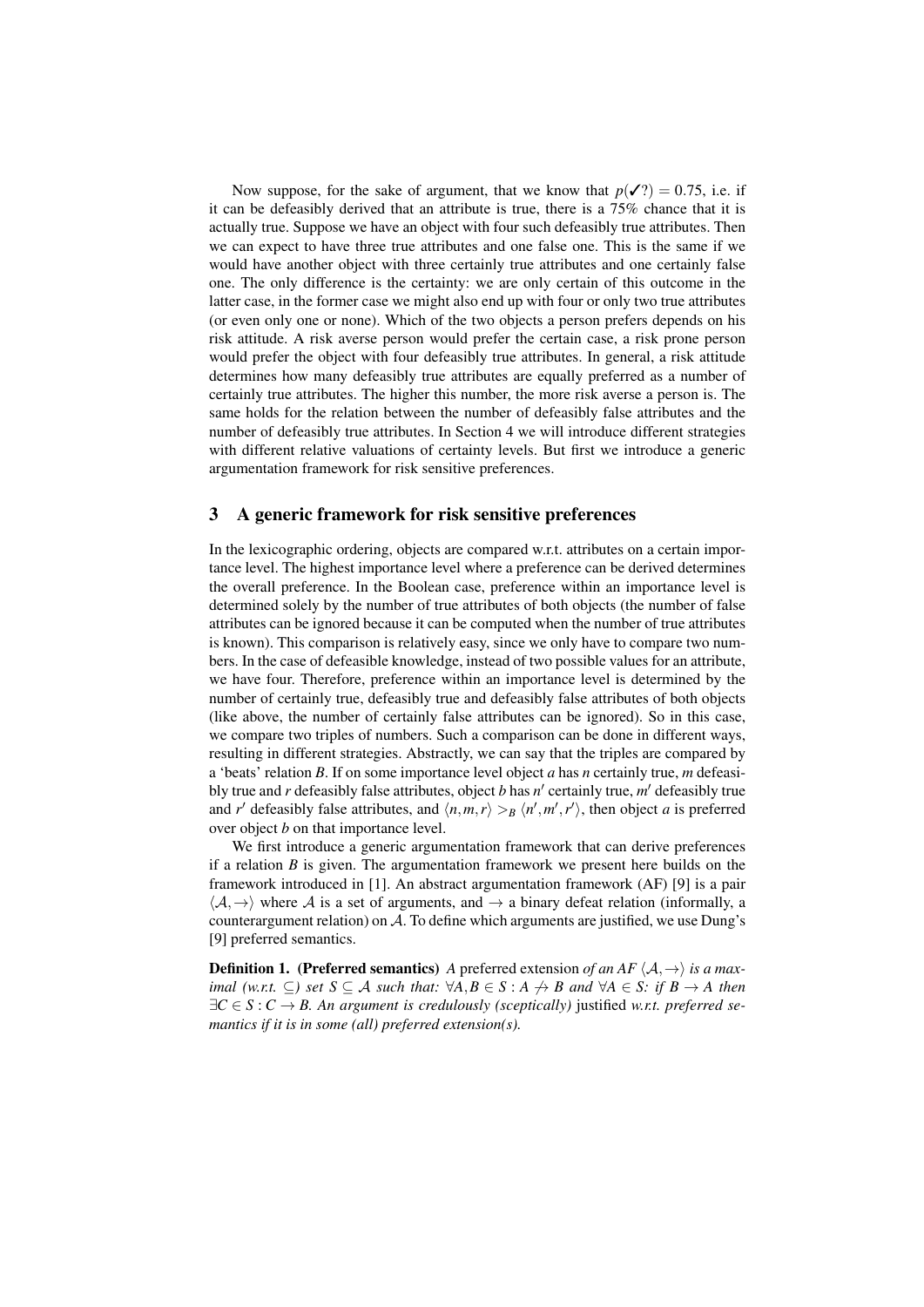Informally, a preferred extension is a coherent point of view that can be defended against all its attackers. In case of contradictory information there will be multiple preferred extensions, each advocating one point of view. The contradictory conclusions will be credulously, but not sceptically justified. The advantage of preferred semantics over e.g. grounded semantics is that a preference based on contradictory information can still be sceptically justified.

We instantiate an abstract AF by specifying the structure of arguments and the defeat relation. Arguments are built from formulas of a logical language, that are chained together using inference steps. Every inference step consists of premises and a conclusion. Inferences can be chained by using the conclusion of one inference step as a premise in the following step. Thus a tree of chained inferences is created, which we use as the formal definition of an argument (similar to e.g. [10]).

Definition 2. (Argument) *An* argument *is a tree, where the nodes are inferences, and an inference can be connected to a parent node if its conclusion is a premise of that node. Leaf nodes only have a conclusion (a formula from the knowledge base), and no premises. A subtree of an argument is also called a* subargument*.* inf *returns the last inference of an argument (the root node), and* conc *returns the conclusion of an argument (the conclusion of its last inference).*

Definition 3. (Language) *Let* P *be a set of attribute names with typical elements P*,*Q;* O *a set of object names with typical elements a*,*b. The* input language L *is defined as*  $\varphi \in \mathcal{L} ::= L \mid P \succ Q \mid P \approx Q \mid L_1, \ldots, L_k, \sim L_l, \ldots, \sim L_m \Rightarrow L_n$  where  $L_i = P(a)$  or  $\neg P(a)$ .

This language allows us to express facts about the attributes that objects (do not) have, statements about the importance ordering of attributes, and defeasible rules. Other formulas, e.g. expressing a preference between two objects, can be derived using inference steps that build up an argument.

Table 1a shows the inference schemes that are used. The first inference scheme is called defeasible modus ponens. It allows to infer conclusions from defeasible rules. To distinguish these conclusions from hard facts, they are labelled with an asterisk. The next two inference rules define the meaning of the weak negation  $\sim$ . A formula  $\sim \varphi$ can always be inferred (inference rule 2), but such an argument will be defeated by an undercutter built with inference rule 3 if  $\varphi$  is the case. Inference scheme 5a is used to count the number of attributes of equal importance as some attribute *P* that object *a* certainly has. Similarly, the inference schemes 5b and 5c count the number of defeasibly true and defeasibly false attributes of an object *a* at some importance level. Inference scheme 4 can be used when an object has no certainly true (defeasibly true/defeasibly false) attributes. It is possible to construct an argument that does not count all attributes that are certainly true (defeasibly true/defeasibly false), a so-called non-maximal count. This can lead to the conclusion of incorrect preferences. To ensure that only maximal counts are used, we provide an inference scheme to construct arguments that undercut non-maximal counts (inference scheme 6). An argument of this type says that any count which is not maximal is not applicable. Inference scheme 7 aggregates the counts of the different certainty levels for an object at some importance level. Inference scheme 8 uses these aggregated counts and the relation *B* to infer a preference between two objects. This inference can be undercut by an argument using inference scheme 9, stating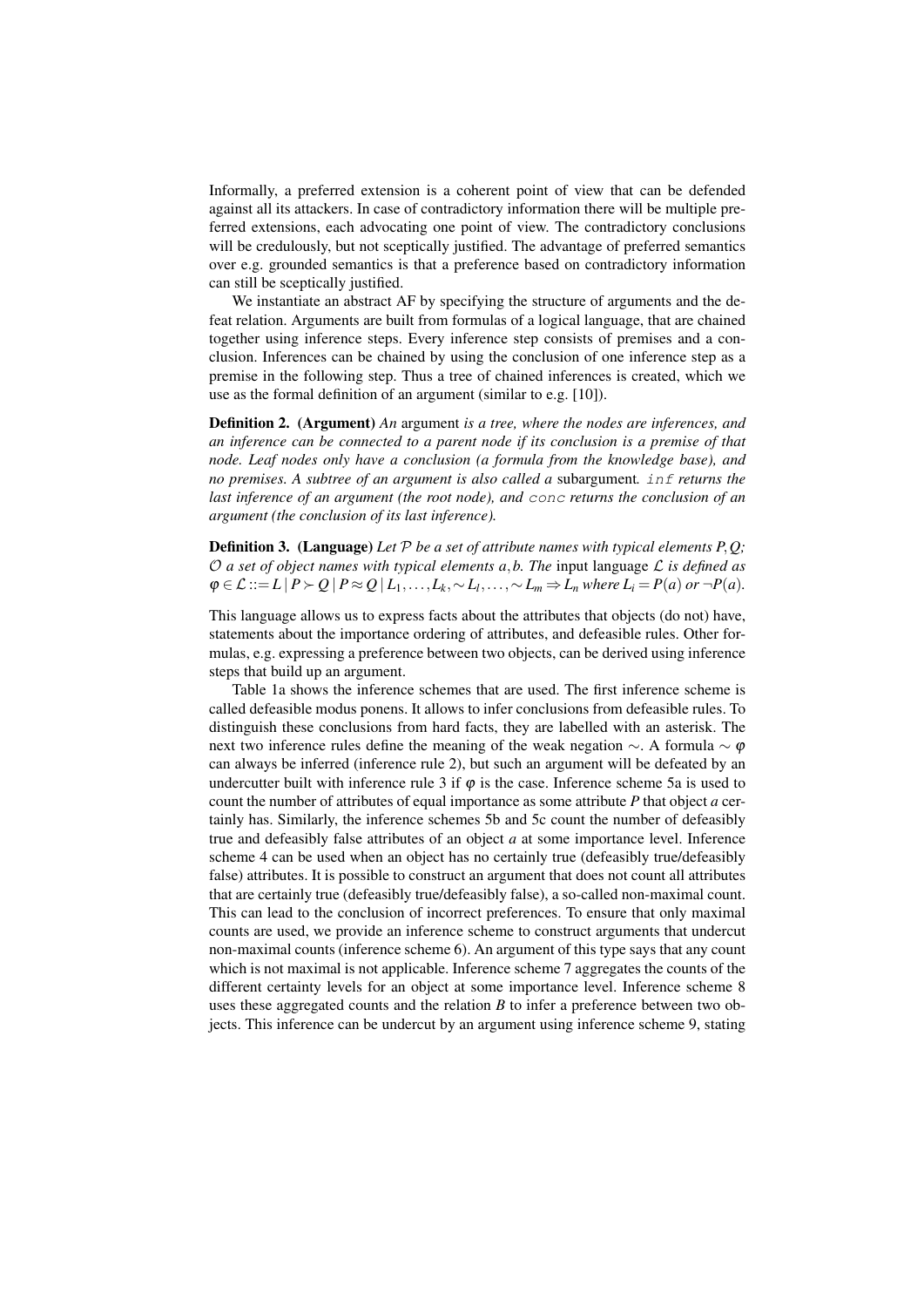|             |                                                                                                                                                                                                                        | $\frac{\varphi_1,\ldots,\varphi_m\Rightarrow\varphi\quad \varphi_1^{(*)}\quad \ldots\quad \varphi_m^{(*)}}{\varphi^*}\quad DMP\quad \frac{has(a,[P],l,n)\quad has(b,[P'],l,m)\quad P\approx P'\quad n>m}{pref(a,b)}\quad p(a,b,[P],l)$ |  |  |  |  |  |  |
|-------------|------------------------------------------------------------------------------------------------------------------------------------------------------------------------------------------------------------------------|----------------------------------------------------------------------------------------------------------------------------------------------------------------------------------------------------------------------------------------|--|--|--|--|--|--|
|             |                                                                                                                                                                                                                        |                                                                                                                                                                                                                                        |  |  |  |  |  |  |
|             | $2 \overline{\sim \varphi} \quad \text{asm}(\sim \varphi)$<br>12                                                                                                                                                       | $\frac{has(a,[P],l',n)-has(b,[P'],l',m)-P \approx P'-l'>l-n\neq m}{p(a,b,[P])\text{ is inapplicable}} \quad p(a,b,[P],l)uc_1$                                                                                                          |  |  |  |  |  |  |
|             | $\frac{\varphi}{3 \operatorname{asm}(\sim \varphi) \text{ is inapplicable}} \operatorname{asm}(\sim \varphi) \text{uc}$                                                                                                | $\frac{has(a,[Q],l',n)\quad has(b,[Q'],l',m)\quad Q\approx Q'\succ P\quad n\neq m}{p(a,b,[P])\text{ is inapplicable}}\quad p(a,b,[P],l)uc_2$                                                                                           |  |  |  |  |  |  |
|             | 4 $\overline{has(a,[P],l,0)}$ count $(a,[P],l,\varnothing)$<br>c. Lexicographic strategy                                                                                                                               |                                                                                                                                                                                                                                        |  |  |  |  |  |  |
|             | $\frac{P_1(a) \cdots P_n(a) \cdot P_1 \approx \ldots \approx P_n}{has(a,[P_1],\mathcal{N}!,n)}$ count $(a,[P_1],\mathcal{N}!,\{P_1,\ldots,P_n\})$                                                                      |                                                                                                                                                                                                                                        |  |  |  |  |  |  |
|             | 5b $\frac{P_1(a)^* \dots P_n(a)^* \cdot P_1 \approx \dots \approx P_n}{has(a,[P_1],\mathcal{N}^2,n)}$ count $(a,[P_1],\mathcal{N}^2,\{P_1,\dots,P_n\})$                                                                |                                                                                                                                                                                                                                        |  |  |  |  |  |  |
|             | $\frac{\neg P_1(a)^* \dots \neg P_n(a)^* \quad P_1 \approx \dots \approx P_n}{has(a, [P_1], \mathbf{X}^2, n)}$ count $(a, [P_1], \mathbf{X}^2, \{P_1, \dots, P_n\})$                                                   |                                                                                                                                                                                                                                        |  |  |  |  |  |  |
|             | $has (a, [P_1], l, m) \quad m > n$<br>$\overbrace{\textit{count}(a, [P_1], l, \{P_1, \ldots, P_n\})} \text{ is inapplicable} \quad \textit{count}(a, [P_1], l, \{P_1, \ldots, P_n\}) \textit{uc}$                      |                                                                                                                                                                                                                                        |  |  |  |  |  |  |
|             | $\frac{has(a,[P_1],\mathcal{N}!,n)}{has(a,[P_1],\mathcal{N}!,m)} \quad has(a,[P_2],\mathcal{N},m) \quad has(a,[P_3],\mathcal{N}!,r) \quad P_1 \approx P_2 \approx P_3 \quad aggr(a,[P_1])$                             |                                                                                                                                                                                                                                        |  |  |  |  |  |  |
|             | $8 \frac{has(a,[P],\langle n,m,r \rangle) - has(b,[P'],\langle n',m',r' \rangle) - P \approx P' - \langle n,m,r \rangle >_B \langle n',m',r' \rangle}{pref(a,b)} p(a,b,[P])$                                           |                                                                                                                                                                                                                                        |  |  |  |  |  |  |
| $\mathbf Q$ | $\frac{has(a,[Q],\langle n,m,r\rangle)\quad has(b,[Q'],\langle n',m',r'\rangle)\quad Q\approx Q'\succ P\quad \langle n,m,r\rangle\neq_B\langle n',m',r'\rangle}{p(a,b,[P])\ {\rm is\ inapplicable}}\quad p(a,b,[P])uc$ |                                                                                                                                                                                                                                        |  |  |  |  |  |  |
|             | a. Generic framework                                                                                                                                                                                                   | $\frac{n+v^-(\mathcal{S}^2)\cdot m+v^-(\mathcal{S}^2)\cdot r> n'+v^+(\mathcal{S}^2)\cdot m'+v^+(\mathcal{S}^2)\cdot r'}{\langle n,m,r\rangle_{\geq R}\langle n',m',r'\rangle}$                                                         |  |  |  |  |  |  |
|             | $\frac{U(n,m,r) > U(n',m',r')}{\langle n,m,r \rangle >_R \langle n',m',r' \rangle}$                                                                                                                                    | $\frac{\sim \langle n,m,r\rangle =_B \langle n',m',r'\rangle}{\langle n,m,r\rangle \neq_{{\cal R}} \langle n',m',r'\rangle}$                                                                                                           |  |  |  |  |  |  |
|             | <b>b.</b> Quantitative approach                                                                                                                                                                                        | d. Adaptive strategy<br><b>Table 1.</b> Inference schemes                                                                                                                                                                              |  |  |  |  |  |  |

that there is a difference in preference on a higher importance level. Similar inference schemes for equal preference have been omitted due to space limitations.

To complete our argumentation framework, we need to specify a defeat relation. The most common type of defeat is rebuttal. An argument rebuts another argument if its conclusion is the negation of the conclusion of the other argument. Defeat by rebuttal is mutual if both arguments express defeasible information (we assume that certain information is consistent). An argument claiming a certain fact cannot be defeated by an argument that defeasibly derives the opposite. Another type of defeat is undercut. An undercutter is an argument for the inapplicability of an inference used in another argument. Undercut works only one way. Defeat is defined recursively, which means that rebuttal can attack an argument on all its premises and (intermediate) conclusions, and undercut can attack it on all its inferences.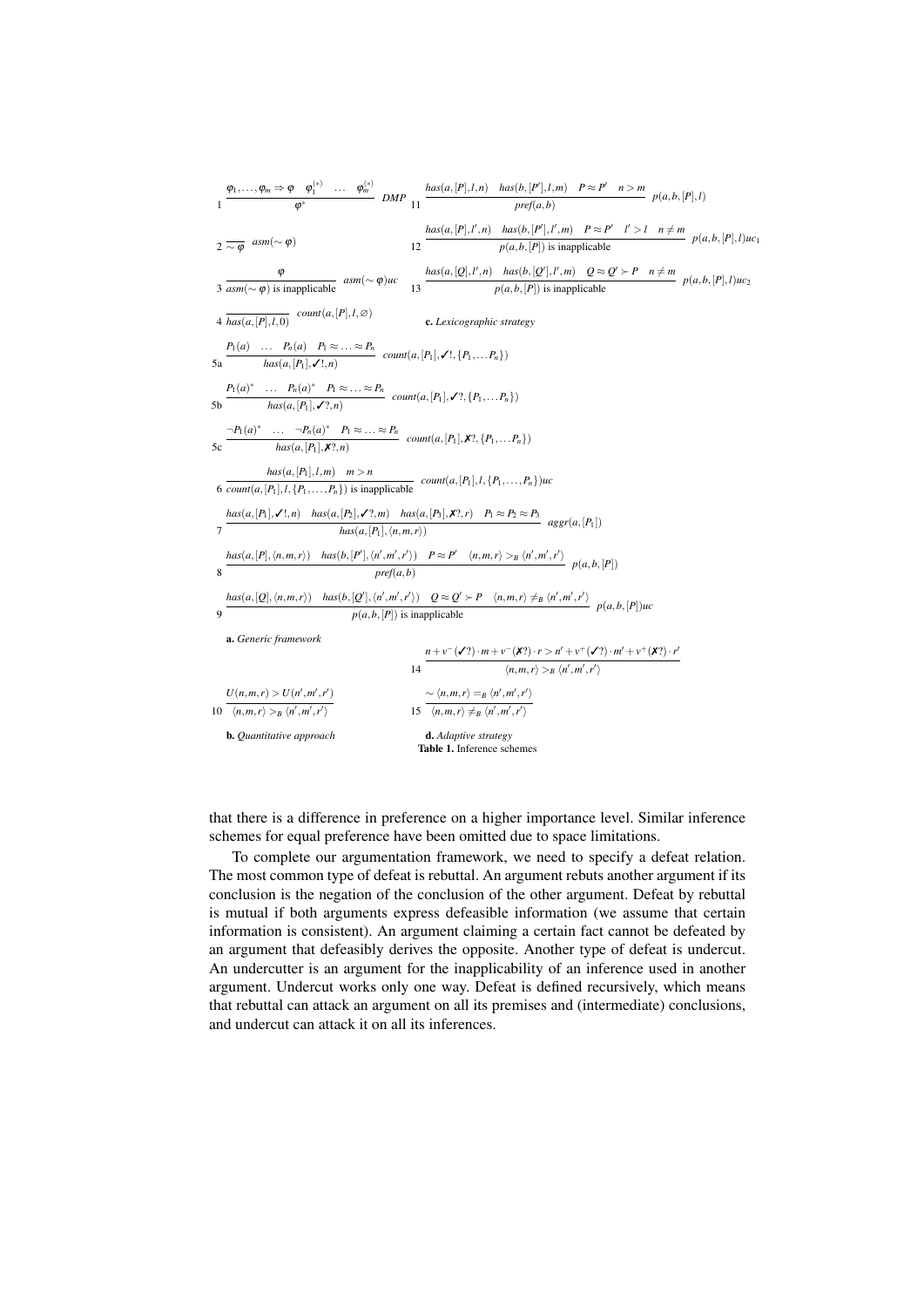**Definition 4.** (Defeat) *An argument A* defeats *an argument B if (i)*  $conc(A) = \varphi$ *and*  $conc(B) = \neg \phi$  *(rebuttal) and it is not the case that*  $conc(A)$  *is defeasible and*  $conc(B)$  *is certain, or (ii)*  $conc(A) = \text{inf}(B)$  *is inapplicable' (undercut), or (iii)* A *defeats a subargument of B.*

### 4 Qualitative strategies

We have seen above that a risk attitude is determined by the relation between the probability of truth of a certainty level and the relative valuations of certainty levels. For example, if  $p(\checkmark{z}) = 0.75$ , then a risk neutral person would equally prefer an object with four defeasibly true attributes and an object with three certainly true attributes and one certainly false attribute (at the same importance level), while a risk prone person would prefer the former and a risk averse person the latter. If we would take a quantitative approach and fix the valuation of certainly true attributes at  $1 \left(\nu(\checkmark\!\!\;l\!\!\;l\right) = 1\right)$  and the valuation of certainly false attributes at  $0 (v(X)) = 0$ , then in this case the risk neutral person would have  $v(\checkmark) = p(\checkmark) = 0.75$ , the risk averse person  $v(\checkmark) < 0.75$  and the risk prone person  $v(\checkmark) > 0.75$ . Of course, the same holds for  $v(\checkmark)$ . Note that if the values of  $p(\checkmark{}2)$  and  $p(\checkmark{}3)$  are unknown, we are not able to distinguish this clearly between risk prone and risk averse attitudes, since the risk neutral boundary would be unknown too. However, as the possible values of  $p(\checkmark{}2)$  and  $p(\checkmark{}3)$  are bounded (0.5  $p(\checkmark{}3)$ )  $1$ and  $0 < p(X^2) < 0.5$ , we can identify some extreme cases. Consider for example the valuations  $v(X?) = v(\check{Z}) = v(\check{Z}) = 1$ . Essentially, this means that whenever it is not completely certain whether an attribute is true or false, it is assumed to be true. This is an extremely risk prone approach and overly optimistic, since it would mean an equal preference between a certainly true attribute and a defeasibly false one. The opposite case  $v(\checkmark{\gamma}) = v(\checkmark{\gamma}) = v(\checkmark{\gamma}) = 0$  is extremely risk averse and overly pessimistic. Note that both approaches are a waste of defeasible reasoning, since they do not distinguish between defeasibly true and defeasibly false information. A third extreme option is  $v(X?) = v(X!) = 0$  and  $v(\checkmark) = v(\checkmark) = 1$ , which shows great confidence in the correctness of defeasible information. But as this approach does not distinguish between defeasible and certain information, it does not take risk into account. For any nonextreme risk sensitive approach, we would have  $v(\checkmark) > v(\checkmark) > v(\checkmark) > v(\checkmark)$ .

The strategies we present in this section all apply the lexicographic ordering in the sense that a preference between two objects is determined at the highest importance level of attributes where a preference can be derived. They differ in the way a preference is determined within one importance level.

In a quantitative approach, one object is preferred over another on a certain importance level if the utility of the first object on that level is higher than the utility of the second. A utility function *U* takes the number of certainly true (*n*), defeasibly true (*m*), and defeasibly false (*r*) attributes that an object has at a certain importance level and returns that object's utility at that level. A linearly additive utility function is defined as  $U(n,m,r) = n \cdot v(\mathcal{I}^r) + m \cdot v(\mathcal{I}^r) + r \cdot v(\mathcal{X}^r)$ . This can be incorporated into our generic argumentation framework by means of inference rule 10 in Table 1b.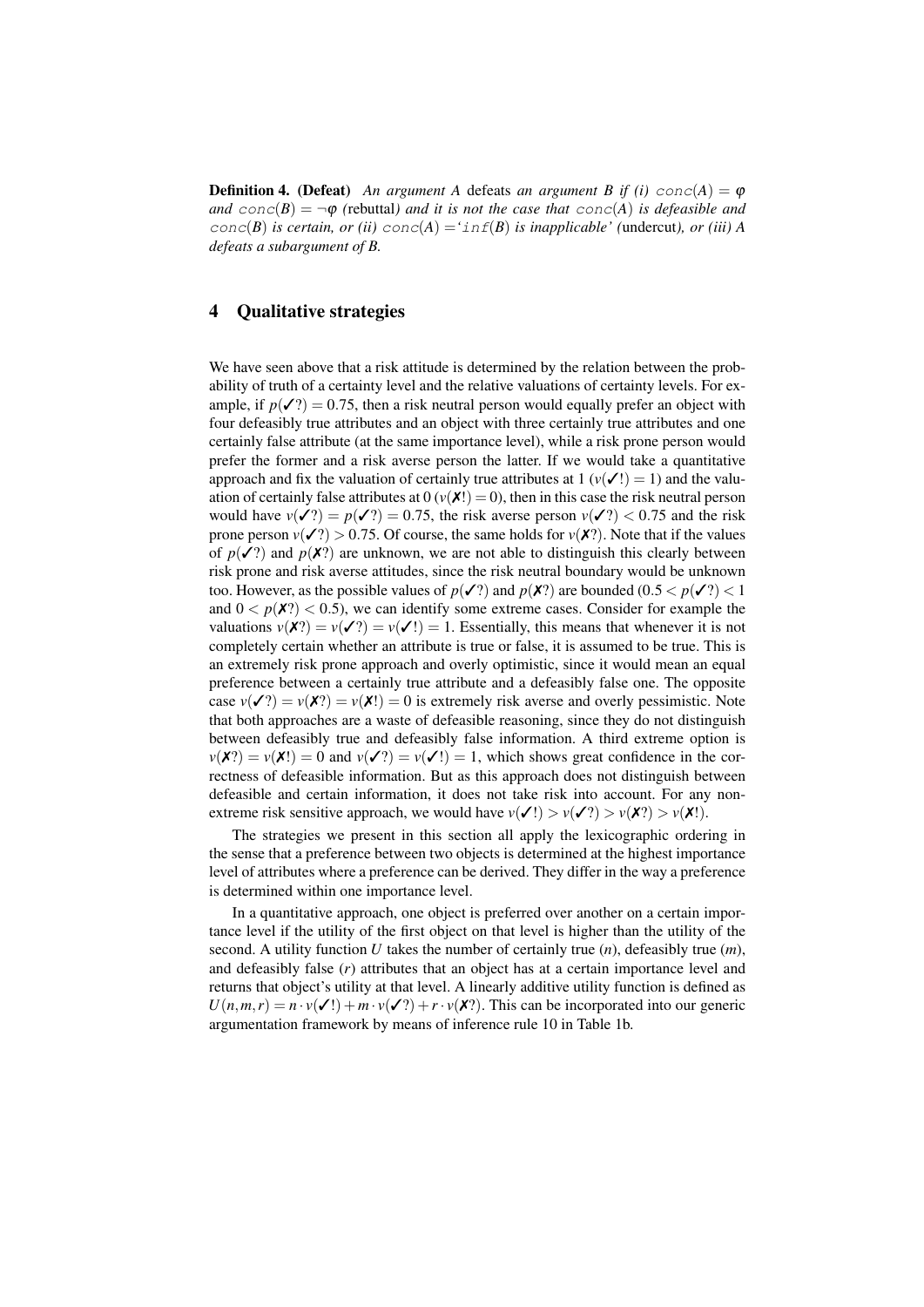#### 4.1 Lexicographic strategy

In this section we model a strategy in which no number of defeasibly true attributes can be valuated higher than a single certainly true attribute. We do this by applying a lexicographic ordering within one importance level. That is, within one level, we first count all certainly true attributes. If one object has more of those than another, the first object is preferred over the second (within this level). If both objects have the same number, we go on to count the defeasibly true attributes, and so on. When both objects have the same number of certainly true, defeasibly true and defeasibly false attributes, we go on to consider the next importance level.

Instead of the inference schemes 8 and 9 from Table 1a, we use the inference schemes in Table 1c. Inference scheme 11 says that an object *a* is preferred over an object *b* if the number of attributes of object *a* at a certain importance level and with a certain certainty level is higher than the number of attributes of object *b* on the same importance and certainty levels. It is also required that *a* and *b* have the same number of attributes on any higher certainty level within the same importance level, and on any certainty level at importance levels higher than that of *P*. We model this by defining inference schemes 12 and 13 that undercut scheme 11 if either is not the case. Similar inference schemes can be used for equal preference.

*Example 1* Consider the situation to the right. Argument A claims that *b* is preferred over *a* because it has more defeasibly true attributes at the second importance level. This argument is undercut, by argument B stating that since *a* and *b* have a different number of certainly true attributes at this importance level, preference cannot be derived on the basis of the number of defeasibly true attributes. The only justified preference argument is C, which states that *a* is pre-

|       |                                                                       | $P \approx Q \succ R \approx S \approx T$                                                                                                                                                                                                                                                                                                                                                                                                                                                    |                                       |  |  |  |
|-------|-----------------------------------------------------------------------|----------------------------------------------------------------------------------------------------------------------------------------------------------------------------------------------------------------------------------------------------------------------------------------------------------------------------------------------------------------------------------------------------------------------------------------------------------------------------------------------|---------------------------------------|--|--|--|
|       |                                                                       | $a \times 2$ $\checkmark$ $\checkmark$ $\checkmark$ $\checkmark$ $\checkmark$ $\checkmark$ $\checkmark$ $\checkmark$ $\checkmark$ $\checkmark$ $\checkmark$ $\checkmark$ $\checkmark$ $\checkmark$ $\checkmark$ $\checkmark$ $\checkmark$ $\checkmark$ $\checkmark$ $\checkmark$ $\checkmark$ $\checkmark$ $\checkmark$ $\checkmark$ $\checkmark$ $\checkmark$ $\checkmark$ $\checkmark$ $\checkmark$ $\checkmark$ $\checkmark$ $\checkmark$ $\checkmark$ $\checkmark$ $\checkmark$ $\check$ |                                       |  |  |  |
|       |                                                                       |                                                                                                                                                                                                                                                                                                                                                                                                                                                                                              |                                       |  |  |  |
|       |                                                                       |                                                                                                                                                                                                                                                                                                                                                                                                                                                                                              |                                       |  |  |  |
|       | $R(b)^*$ $S(b)^*$ $T(b)^*$ $R \approx S \approx T$                    |                                                                                                                                                                                                                                                                                                                                                                                                                                                                                              |                                       |  |  |  |
|       | $has(b, [R], \mathcal{S}$ ?, 3)                                       |                                                                                                                                                                                                                                                                                                                                                                                                                                                                                              | $has(a, [R], \mathcal{S}(2,0))$ 3 > 0 |  |  |  |
| $A$ : |                                                                       |                                                                                                                                                                                                                                                                                                                                                                                                                                                                                              | pref(b,a)                             |  |  |  |
|       | $R(a)$ $S(a)$ $R \approx S$                                           |                                                                                                                                                                                                                                                                                                                                                                                                                                                                                              |                                       |  |  |  |
|       | $has(a, [R], \mathcal{I}!, 2)$                                        | $has(b, [R], \mathcal{J}', 0)$ $\mathcal{J}$ : $> \mathcal{J}'$ : 2 $\neq$ 0                                                                                                                                                                                                                                                                                                                                                                                                                 |                                       |  |  |  |
| B:    |                                                                       | $\beta$ is inapplicable                                                                                                                                                                                                                                                                                                                                                                                                                                                                      |                                       |  |  |  |
|       | $R(a)$ $S(a)$ $R \approx S$                                           |                                                                                                                                                                                                                                                                                                                                                                                                                                                                                              |                                       |  |  |  |
|       | $has(a, [R], \mathcal{I}!, 2)$ $has(b, [R], \mathcal{I}!, 0)$ $2 > 0$ |                                                                                                                                                                                                                                                                                                                                                                                                                                                                                              |                                       |  |  |  |
| C:    |                                                                       | pref(a,b)                                                                                                                                                                                                                                                                                                                                                                                                                                                                                    |                                       |  |  |  |

ferred over *b* because it has more certainly true attributes at the second importance level.

With the quantitative approach described above, we can model the same preferences if we choose the right valuations for the certainty levels. In this case, the valuations for ✓? and ✗? depend on the maximal number of attributes at an importance level, *n*. Since no number of defeasibly true attributes is enough to beat one certainly true attribute, we have  $v(\checkmark 2) < \frac{v(\checkmark 1)}{n}$ . Similarly, we have  $v(\checkmark 2) < \frac{v(\checkmark 2)}{n}$ . So, for example,  $v(\checkmark 2) = \frac{1}{n+1}$ <br>and  $v(\checkmark 2) = \frac{1}{(n+1)^2}$  would satisfy these constraints and produce the same preferences as the lexicographic strategy. Since the maximum number of attributes at one importance level is typically more than one, both  $v(\ell')$  and  $v(\ell')$  would be low, certainly below  $p(\checkmark{}2)$  and most probably below  $p(\checkmark{}3)$ , which means that this strategy is risk averse.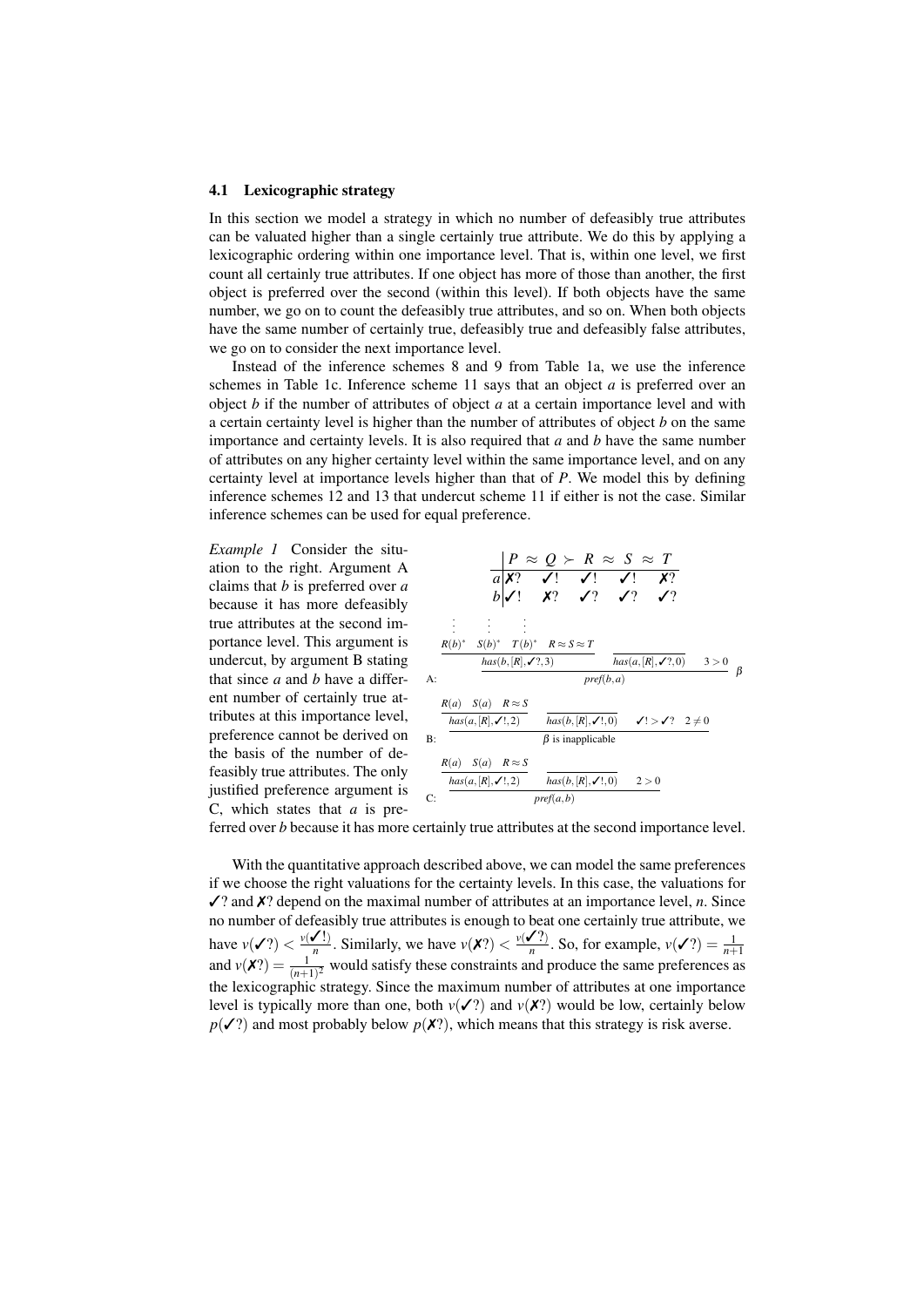#### 4.2 Adaptive strategy

Up till now we have been specific in assigning valuations to certainty levels. But the probability of truth associated with a certainty level is not so specific. So maybe a user is hesitant to specify exact values for certainty levels, especially if he is risk neutral or only moderately risk averse or risk prone. In that case the valuation of a certainty level would have to be the same as or close to the probability of truth, which is unknown. We do know some lower and upper bounds:  $0.5 < p(\mathcal{J}^2) < 1$  and  $0 < p(\mathcal{X}^2) < 0.5$ . We can use these to construct worst and best scenarios. In the worst case,  $v(\checkmark\prime) = 0.5$ and  $v(X?) = 0$ , and in the best case,  $v(\checkmark) = 1$  and  $v(X?) = 0.5$ . Now we can use the following intuition. If the worst possible case for object *a* is still preferred over the best possible case for object *b*, then *a* has to be preferred over *b* (on some importance level). This is formalised by inference rule 14. Two objects are equally preferred if they are equally preferred in every possible scenario, which can only be the case if the probabilities of truth are known exactly, or neither object has any defeasibly true or false attributes. There are also cases in which no preference can be derived. To facilitate the use of the undercutting scheme 9 we use inference scheme 15 which states that unless two triples of numbers can be derived to be equal according to *B*, they are inequal.

It may happen that the user is able to give more information regarding the probabilities of truth of the defeasible certainty levels. If for example a user knows that  $p(\checkmark{}2)$  lies between 0.8 and 0.85, the upper and lower values for  $\checkmark{}2$  could be adapted accordingly. This makes this strategy adaptive to the background knowledge of the user. The strategy is less decisive than the others we presented, since it is not always able to derive a preferene between two objects. But it can also be considered safer because it takes into account the uncertainty of the probability of truth of defeasible information.

*Example 2* Consider the same situation again. If nothing specific is known about the probabilities of truth of  $\angle$ ? and  $\angle$ , no preference can be derived, because the best scenario for *a* is better than the worst scenario for *b* and the best scenario for *b* is better than the worst scenario for *a*. But if we would know that  $0.8 < p(\checkmark) < 0.9$  and  $0.1 < p(X?) < 0.2$ , we can construct the following argument.  $2+0+0.1 < 0+2.4+0$ 

$$
\frac{has(a,[R],\langle 2,0,1\rangle) \quad \text{has}(b,[R],\langle 0,3,0\rangle)}{\text{pref}(b,a)} \quad \frac{\langle 2,0,1\rangle <_{B}\langle 0,3,0\rangle}{\langle 0,1\rangle \langle 0,1\rangle}
$$

Finally, if we knew exactly that  $p(\mathcal{I}) = 0.75$  and  $p(\mathcal{X}) = 0.25$ , then we could derive an equal preference between *a* and *b*.

The lexicographic strategy results in a complete preorder of preference between objects. The preference order induced by the adaptive strategy is not necessarily complete. Preference is determined by the 'beats' relation *B*. In the lexicographic strategy,  $\langle n,m,r\rangle \geq_B \langle n',m',r'\rangle$  if  $n > n'$ , or  $n = n'$  and  $m > m'$ , or  $n = n'$  and  $m = m'$  and  $r > r'$ , or  $n = n'$  and  $m = m'$  and  $r = r'$ . Since this relation is complete (for any  $n, m, r, n', m', r'$  we have either  $\langle n,m,r \rangle \geq_B \langle n',m',r' \rangle$  or  $\langle n',m',r' \rangle \geq_B \langle n,m,r \rangle$ ), the resulting preference order is also complete. In the adaptive strategy, triples are mapped to a range between the worst case and the best case. Since ranges may overlap, this ordering is not complete. One case where no preference can be derived was shown in Example 2.